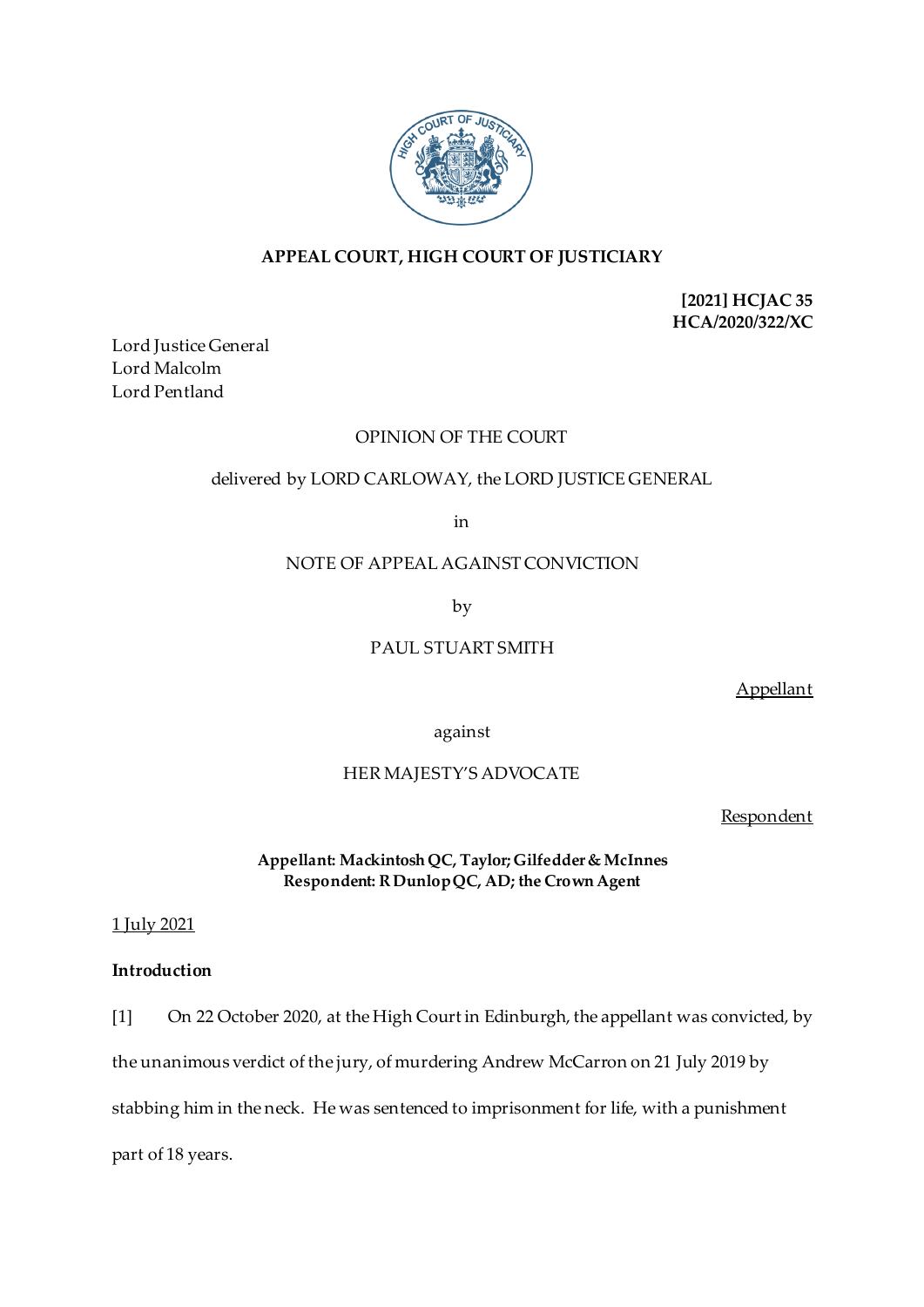[2] The appeal is about whether the trial judge erred in withdrawing provocation from the jury. It also raises a question about the displaying of horrific images to jurors and others.

#### **The evidence**

[3] The appellant was formerly married to Nicola Johnstone, from whom he had separated in September 2017. She later formed a relationship with Jamie Bell. Between April and July 2019, a number of phone calls and text messages were exchanged between the appellant and Ms Johnstone, in which the appellant threatened to assault and kill Mr Bell. [4] Mr Bell's mother, Catherine, was in a relationship with Andrew McCarron, the deceased, who was known as "Rugger". The Bell family were frequent attenders at the Edinburgh City Football Club. The appellant lived in Sleigh Drive; a few minutes walk away. On the date in the libel, the Bell family and the deceased were drinking in the Club. The appellant had been drinking with a friend in the city centre. At about 11.15pm, the appellant headed home. As recorded on CCTV, he went into his block of flats at about midnight. He came out some minutes later, made a phone call, went back in and then came out again shortly thereafter.

[5] CCTV images from outside the Club captured the appellant arriving there. Mr Bell was outside, having a smoke. The appellant shouted at him to go back inside, "you shitebag". Mr Bell did so. Shortly thereafter, a number of people ran out of the Club and onto the street. The appellant had his back to the railings which separated the road from the pavement. He was initially surrounded by about seven people. The incident was recorded by one of them on a mobile phone in audio-video format.

[6] The deceased was considerably bigger than the appellant. He ordered everybody away from him and the appellant. It was agreed by joint minute that a particular exchange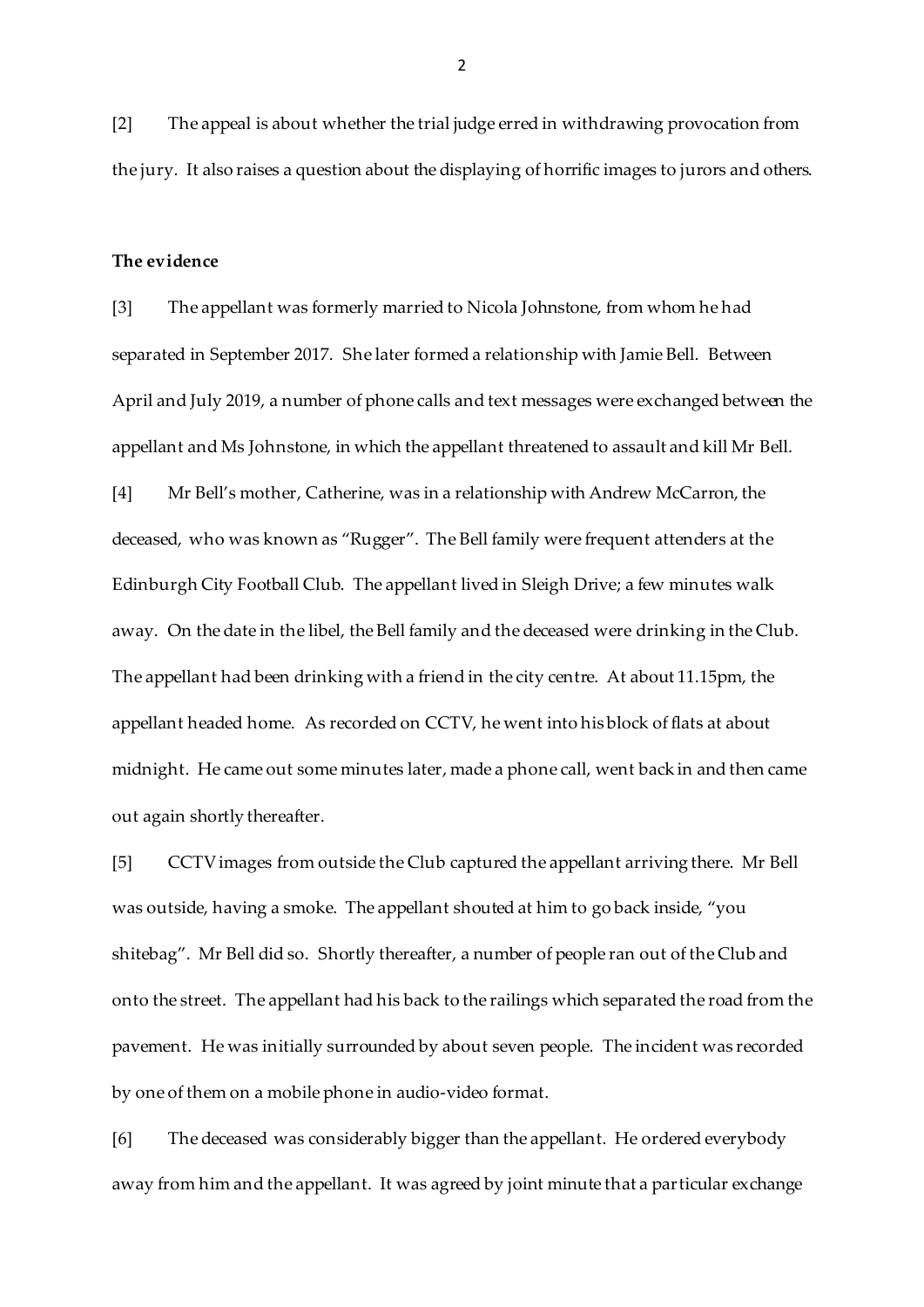of words occurred. The deceased offered to fight the appellant "square now". The appellant said that he did not want to fight with him. The deceased threatened to kill him, but the appellant repeated that he had no interest in fighting him. The deceased then said in an aggressive tone:

"… did you not turn round to your ex missus and go Rugger thinks he's bigger than what he is". [arms outstretched]. "Well guess what ... Rugger's right here now" [arms still outstretched]. "What have you got, what have you got?"

At this, the appellant raised his right arm, placed his left hand around the back of the deceased's neck, and stabbed him to the left side of the neck, saying, "That". The wound was 15.5cms deep and cut through multiple blood vessels. It was fatal. The appellant was arrested. He made various admissions that he had stabbed and killed somebody and that he had murdered somebody.

[7] The appellant did not testify.

[8] The trial judge reports that the jury had been entitled to infer that the appellant had spent some time outside his flat, apparently considering what to do. He had gone up to his flat and collected a large kitchen knife. Since he did not give evidence, there was no explanation about his intentions. When confronted by the deceased, he deliberately stabbed him in the neck with the knife, in response to the question, "What have you got?".

[9] In the note of appeal it is said that the recording of the incident included the deceased accusing the appellant of grooming a child and others referring to the appellant as "a f…g perv" and being a "f…g paedo". None of this was agreed in the joint minute or founded upon at the trial. The trial judge reports that the whole of the recording was played only once, with the later parts being played repeatedly. During the earlier part, shouting could be heard, but the trial judge did not hear the words to which the appellant makes reference. It had been the judge who, because of the difficulties with the audio quality, had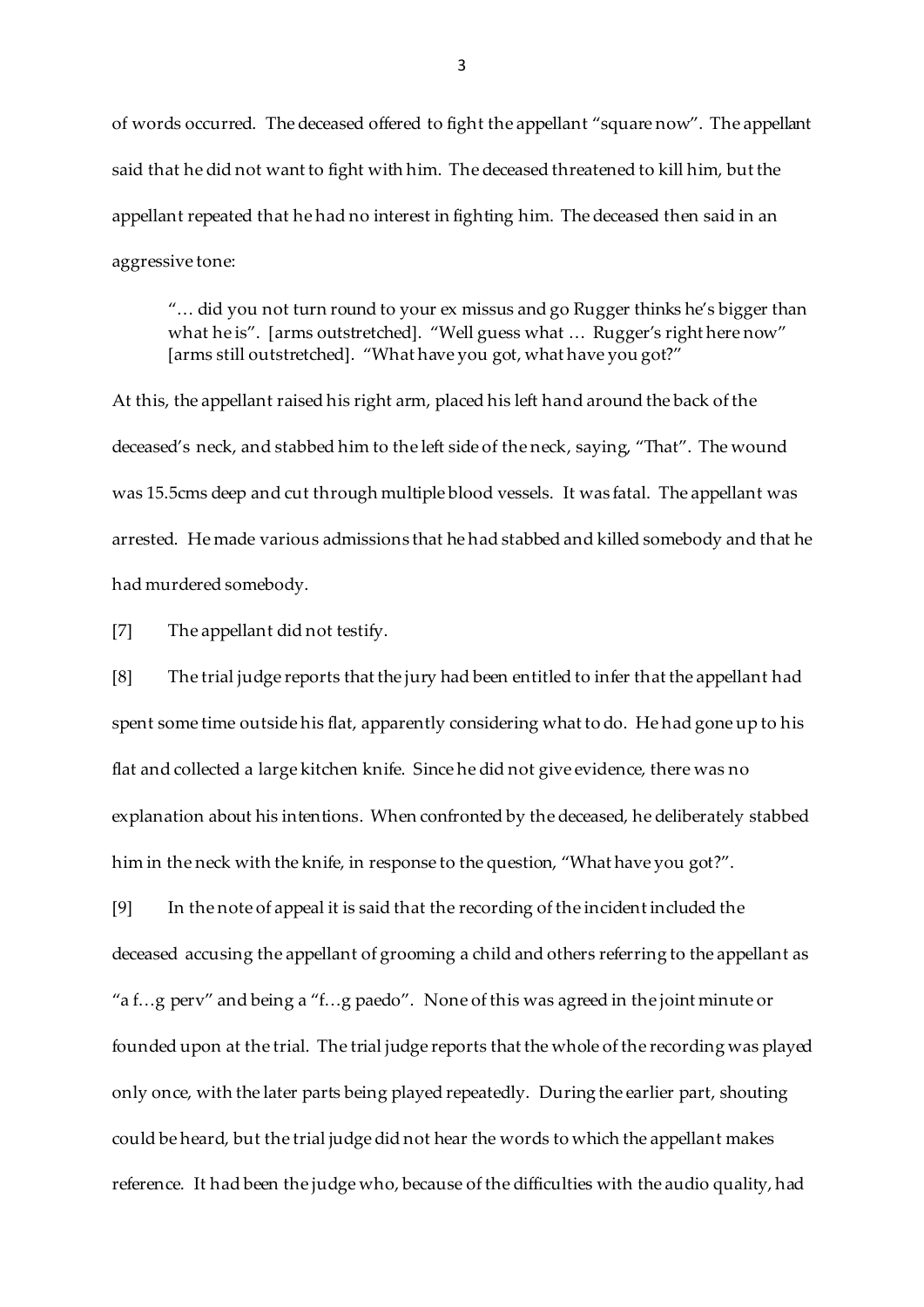suggested that parties should agree a transcription of the relevant parts. Hence, the terms of the joint minute, which was distributed and read to the jury.

[10] At the conclusion of the evidence, the trial judge raised with parties the question of provocation. The appellant's solicitor advocate submitted that there was evidence which would allow the jury to find that the requirements of provocation were met. He recognised that the appellant had not been physically attacked by the deceased; even if he had been threatened. He submitted that the appellant had reasonably believed that he was about to be assaulted. There had been "mixed" evidence on loss of self-control; the appellant appearing to be calm until he struck the blow. The catalyst was the threat of violence, at which point the appellant "lost it". He had acted immediately in response to threats of violence. The proportionality of that response was for the jury to determine. The advocate depute responded that, as the appellant had not testified, there was no evidence about his state of mind. The use of the knife could not be said to have been proportionate to the threat faced.

[11] The trial judge did not consider that it was open to the jury to conclude that the requirements of provocation had been met. He recognised that the alternative verdict of culpable homicide should only be taken away from the jury with caution, where there was no basis for it. The threats of violence had been made in the context of a challenge to fight. There was no objective basis for the appellant thinking that he was about to be attacked. There was no subjective account of what the appellant had been thinking. Nevertheless, allowing for the heat of the moment, the trial judge considered that the jury could find that the deceased's actions constituted an assault by threats. There was, on the other hand, no evidence that the appellant had lost self-control. He had acted in a calculated manner. He had been concealing the knife until he struck the blow. He had not tried to ward off the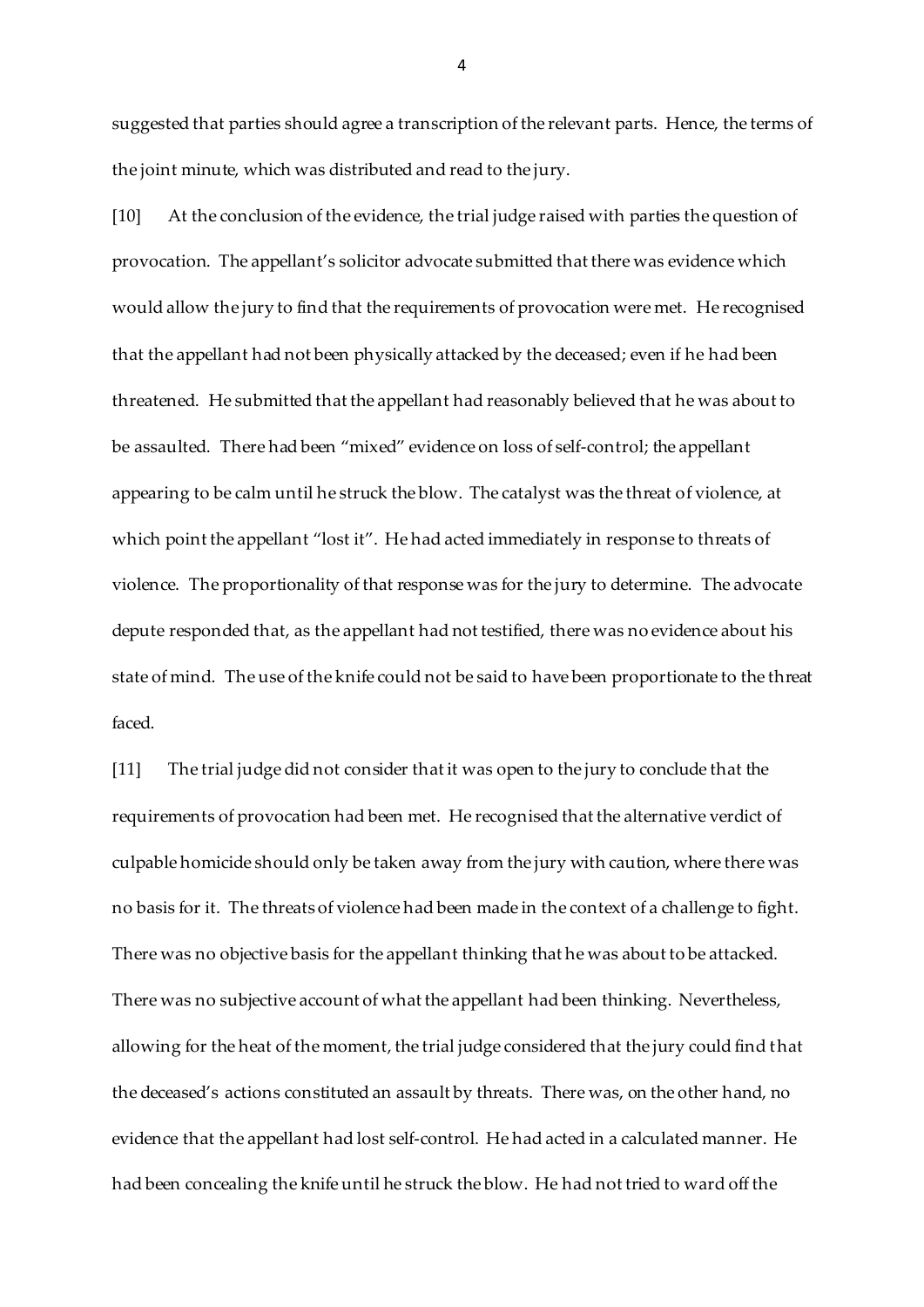deceased. His was not an instant retaliation in hot blood. The appellant's reaction was not proportionate. Although the appellant was faced with an aggressive and bigger man, he was being challenged to fight, rather than being directly threatened.

## **Submissions**

## *Appellant*

[12] The ground of appeal is that removing provocation from the jury amounted to a miscarriage of justice. There was sufficient evidence for the jury to conclude that, immediately prior to the fatal blow, the appellant had been subject to an assault by "menaces" or verbal insult or abuse. He had immediately lost his temper and self-control in response to these menaces. He had retaliated instantly and in hot blood. The violence was broadly equivalent to the threatened violence which he faced.

[13] In reaching his decision on provocation the trial judge failed to take into account the value of the images played to the jury. Once the provenance of a recording had been established, it was open to the jury to listen to the audio and come to their own conclusions about what had been said (*Gubinas* v *HM Advocate* 2018 JC 45 at paras [53]-[56]; *Shuttleton* v *Orr* 2019 JC 98 at para [13]). The recording was the "best" evidence.

[14] The definition of provocation was that an accused: "Being agitated and excited, and alarmed by violence, … lost control … and took life, when [his] presence of mind had left [him] and without thought of what [he] was doing" (Macdonald: *Criminal Law* (5<sup>th</sup> ed) 93-94, under reference to *HM Advocate* v *Kizileviczius* 1938 JC 60 at 63). The provocation had to be substantial, with the accused being put in real danger. There had to be an assault (*Donnelly*  v *HM Advocate* 2018 SLT 13 at para [40]; *Drury* v *HM Advocate* 2001 SCCR 583 at para [25]), but an assault could be constituted by threatening gestures, which were sufficient to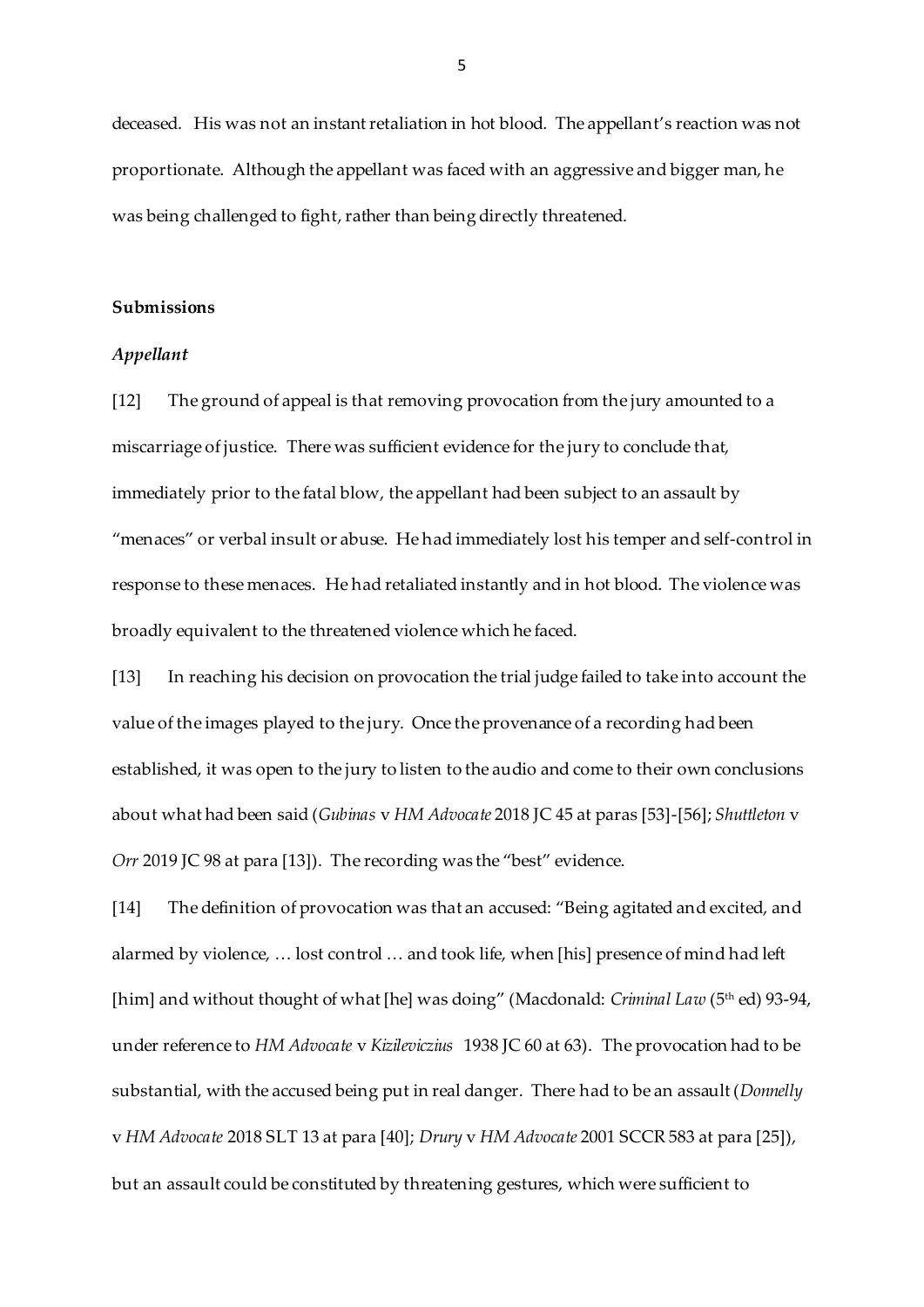produce alarm (*Atkinson* v *HM Advocate* 1987 SCCR 534 and 535). The accused had to act instantly and "in hot blood" (*McIntosh* v *HM Advocate* 2017 JC 143 at para [25]). There had to be a proportionate relationship between the violence offered and the reaction (*Robertson* v *HM Advocate* 1994 JC 245 at 249, approved in *Gillon* v *HM Advocate* 2007 JC 24 at para [39]). [15] The verdict of culpable homicide should only be withdrawn from the jury where there was no basis for it (*Brown* v *HM Advocate* 1993 SCCR 382 at 391). Only if the court concluded that no reasonable jury could reach the view that there was provocation should directions be omitted (*Duffy* v *HM Advocate* 2015 SCCR 205 at para [22]). The evidence should be taken at its highest for the defence.

[16] The trial judge must have left the accusations of perversity and paedophilia out of account when he decided not to allow provocation to be put before the jury. He had applied his own understanding of the evidence and had thereby missed out elements. The appellant had been threatened with death by a significantly larger man, potentially backed by a hostile crowd, whom the appellant might have reasonably apprehended would assist the deceased. The jury had not been bound to share the trial judge's assessment of whether the appellant faced an assault, which amounted to substantial provocation, or whether his response was proportionate to the threats to kill. The jury could infer that the appellant's exterior demeanour belied his interior state of mind. The sudden actions of the appellant in inflicting the single fatal blow could be viewed as indicating that he had "lost it". The judge had effectively usurped the role of the jury as the finders of fact.

## *Crown*

[17] A trial judge was only obliged to direct a jury about provocation if the jury might reasonably find the necessary elements made out. These were that the appellant had been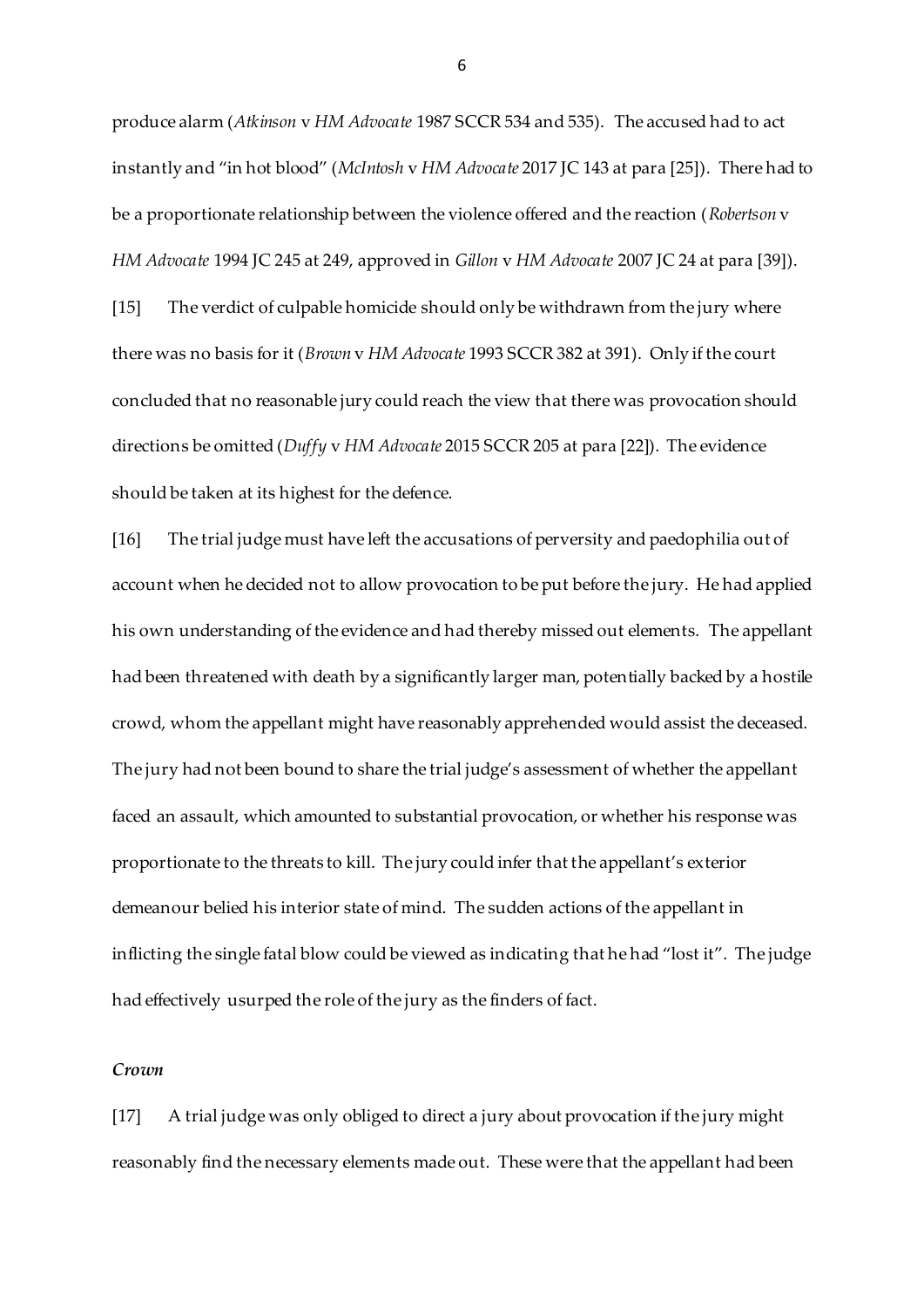physically attacked, had lost his self-control immediately and retaliated instantly and in hot blood with violence which was not grossly disproportionate to the provocation (*Drury* v *HM Advocate* at para [21]; *McIntosh* v *HM Advocate* at para [25] citing Macdonald: *Criminal Law* at 93-94; *Ferguson* v *HM Advocate* [2015] HCJAC 89 at para [10]). The test was well established (*Meikle* v *HM Advocate* 2014 SLT 1062 at para [17]). These elements were not in hermetically sealed compartments.

[18] The first requirement was a physical attack (eg *Copolo* v *HM Advocate* 2017 JC 143 at para [25]). It had been accepted by the Crown that the appellant had been attacked but it was doubtful whether that concession had been properly made. No blow had been struck. Neither the second requirement of provocation (loss of self-control), nor the fourth requirement (no grossly disproportionate violence) had been made out. There was no evidence that the appellant had lost self-control. Such evidence as there was suggested that he appeared to be calm. He had kept the knife concealed. The contention that he had "lost it" ignored the background to the incident; that is to say, hostility towards Mr Bell. The violent conduct offered by the victim had to be reasonably proportionate to the threat perceived (*Gillon* v *HM Advocate* at para [19], referring to *HM Advocate* v *Smith*, unreported, Glasgow High Court, February 1952). In *Smith*, the trial judge had directed the jury that it takes a tremendous amount of provocation to palliate stabbing a man to death. Words, however abusive or insulting, are of no avail. A blow with a fist is no justification for the use of a lethal weapon. Provocation, in short, "must bear a reasonable relation to the resentment which it excites". On any view the violence used by the appellant had been grossly disproportionate (*Gillon* v *HM Advocate* at para [19] *et seq* citing *Thomson* v *HM Advocate* at 284; *Parr* v *HM Advocate* 1991 JC 39 at 47; *Lennon* v *HM Advocate* 1991 SCCR 611 at 614; *Low* v *HM Advocate* 1993 SCCR 493 at 507; and *Robertson* v *HM Advocate* at 249). The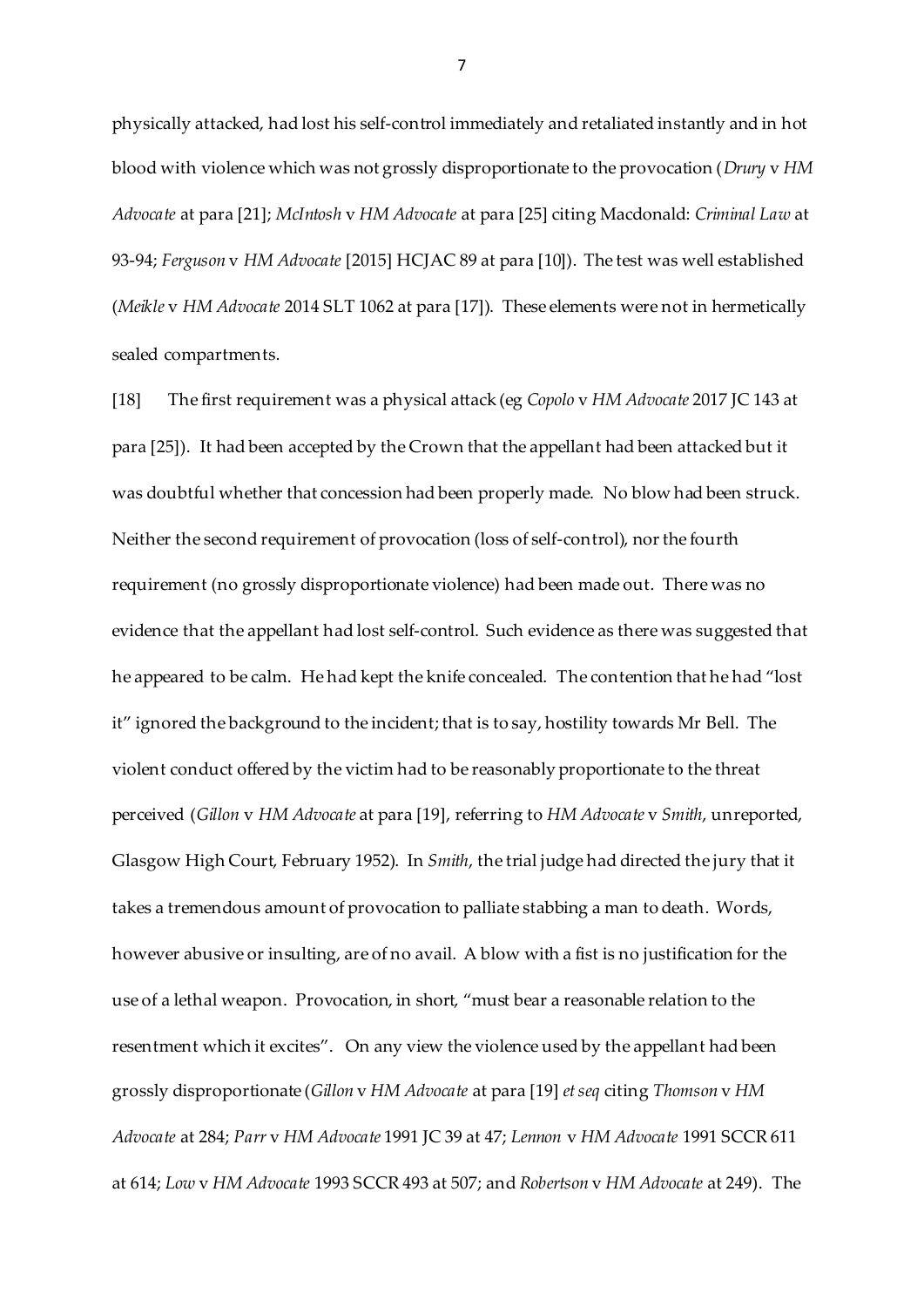closest analogy was *Anderson* v *HM Advocate* 2010 SCCR 270 where provocation was excluded. The suggestion in *Anderson* (at para [18]), that provocation could be constituted by verbal abuse, was an aberration (*Donnelly* v *HM Advocate* at para [36]).

## **Decision**

[19] It is correct to say that, once images of an incident have been displayed in court, it is for the jury to make of them what they will. The same applies to an appellate court when entertaining an appeal of the nature advanced here. The appellate court must nevertheless bear in mind that it has not heard or seen the other evidence which was presented at trial. It should, in that context, pay due deference to the views of a trial judge who has had the advantage of hearing and seeing the evidence and who, like the jury, is better placed to determine what inferences can be drawn from what is seen and heard on the recording. The appellant has made reference to what may have been heard by the jury, apart from the exchange agreed by joint minute. This material was not founded upon to support the plea of provocation during the trial. It is of insufficient moment, for the reasons which follow, to ground a plea of provocation.

[20] The requirements for provocation are well established. They have been extensively analysed by the Full Bench in *Drury* v *HM Advocate* 2001 SLT 1013 and *Gillon* v *HM Advocate* 2007 JC 24. Macdonald: *Criminal Law* (5th ed at 93) deals first with behaviour which does not palliate the offence so as to reduce it to culpable homicide. This includes "words of insult, however strong, or any mere insulting or disgusting conduct, such as jostling or tossing filth in the face" (Hume: *Crimes* i 247-8). The provocation must be substantial, albeit that this should not be weighed in too fine a scale. In the situation in which there is a fist fight and "the party provoked secretly draw a knife and stab with it from behind … he will scarcely be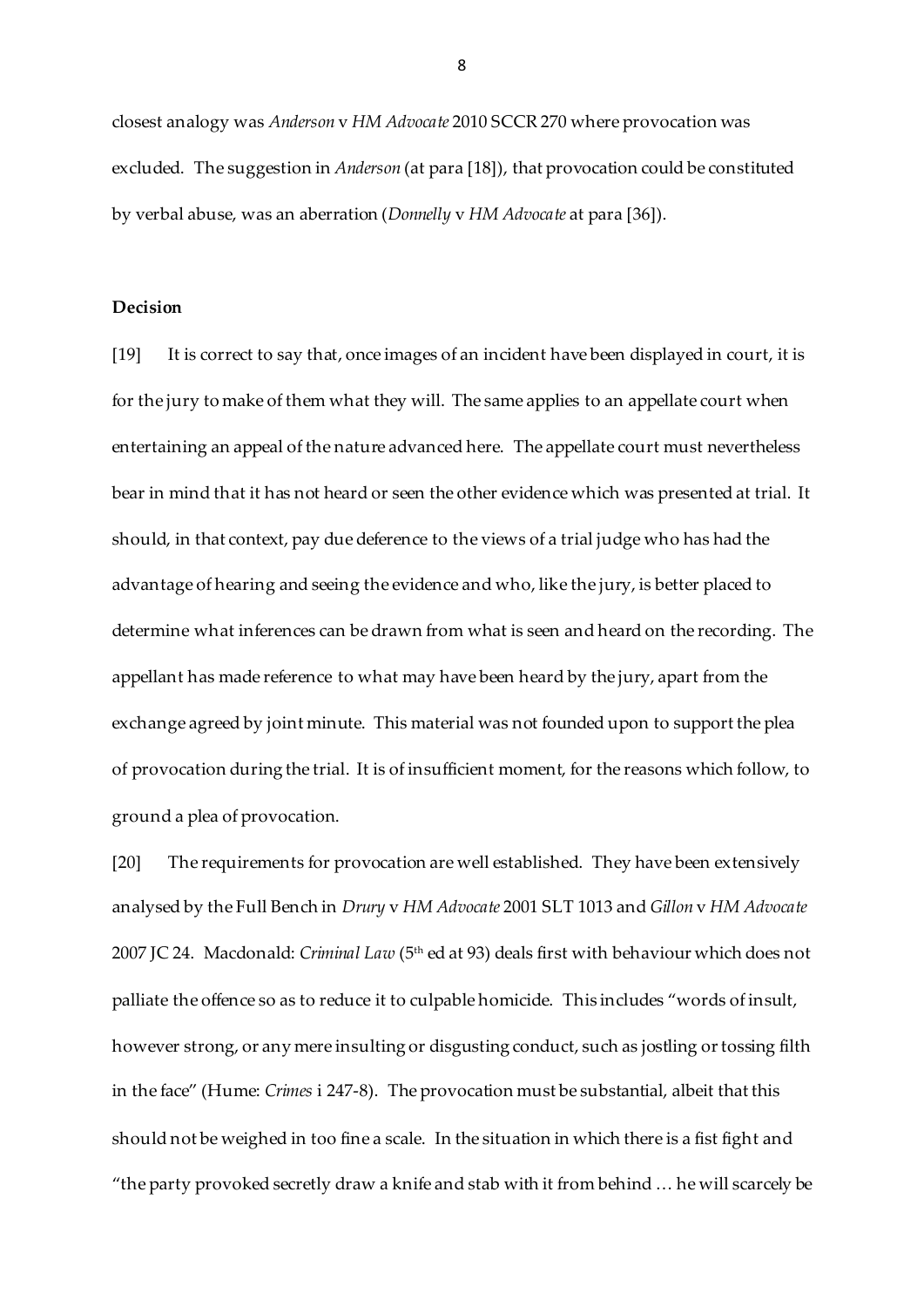heard to maintain that the offence is mitigated by the provocation" (at 94). Macdonald continues:

"The defence of provocation is of this sort –

'Being agitated and excited and alarmed by violence, I lost control over myself, and took life, when my presence of mind had left me, and without thought of what I was doing.'

But this can never apply … where the resolution, although sudden, is deliberate and malignant in character".

[21] Enumerated, the requirements are as follows: first, the accused must have been attacked physically; secondly, he must have lost his self-control immediately; thirdly, he must have retaliated instantly and in hot blood, without time to think; and fourthly, the violence used by the accused must not be grossly disproportionate to that which he faced. *Ferguson* v *HM Advocate* [2015] HCJAC 89, Lord Brodie, delivering the opinion of the court, at para [10]. These elements have a tendency to overlap and should not be looked at in isolation. If there is evidence which is capable of supporting each of these elements, the issue, that is an alternative verdict of culpable homicide based upon provocation, should be left to the jury. The trial judge did leave open a verdict of culpable homicide (cf *Brown* v *HM Advocate* 1993 SCCR 382), but not on this basis. It is nevertheless instructive to note that all of the members of the jury must have regarded the stabbing as either intended to kill or displaying the requisite wicked recklessness.

[22] On the first of the elements, the trial judge reasoned that the jury would have been entitled to infer that the appellant had been attacked physically. As is made clear in *Donnelly* v *HM Advocate* 2018 SLT 13 (LJC (Dorrian), delivering the opinion of the court, at para [36]), the suggestion in *Anderson* v *HM Advocate* at para [18], that verbal abuse alone can constitute provocation, is an aberration and is not the law. It is true that an assault may be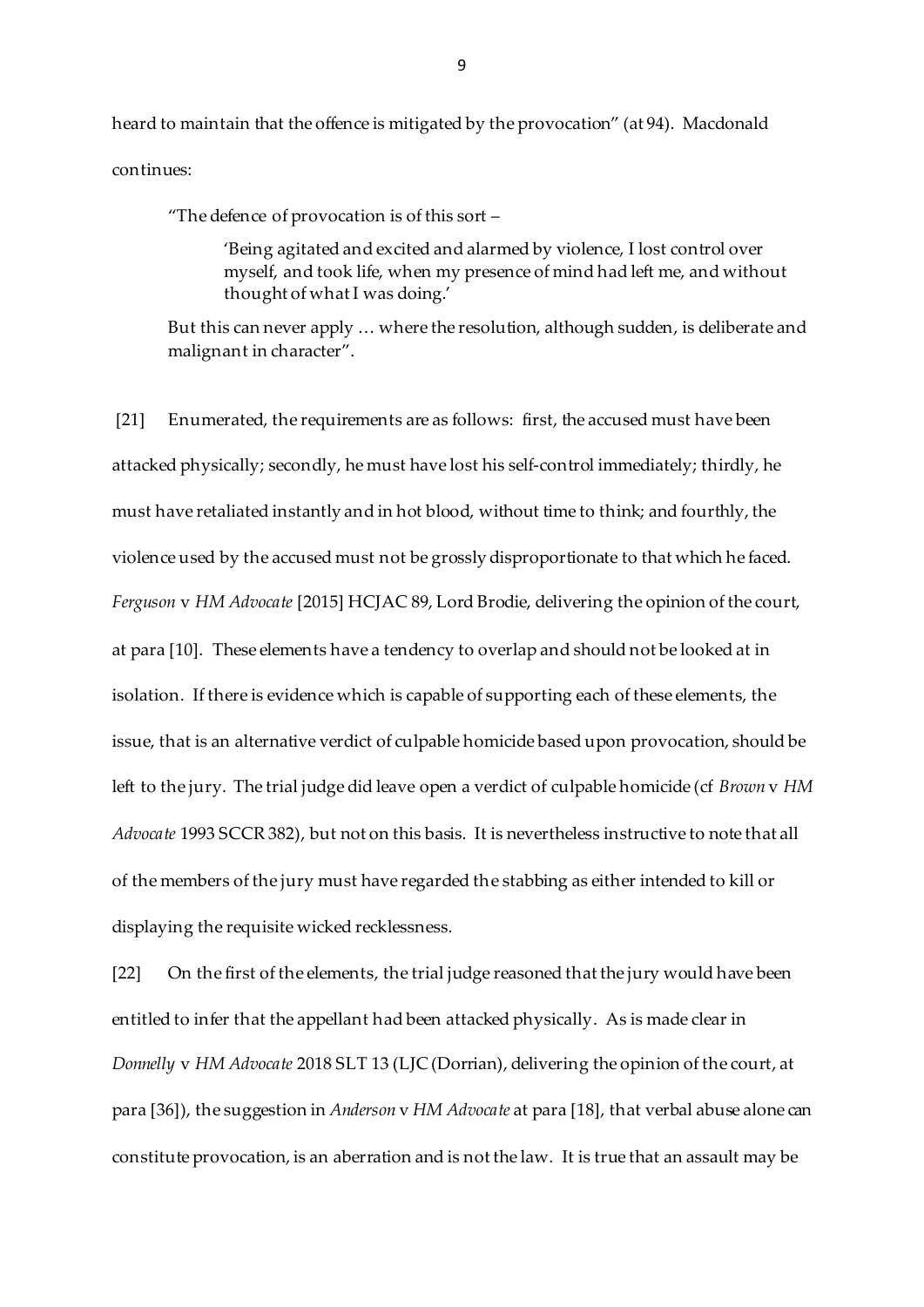committed without an actual blow being struck. The example given, however, (*Atkinson* v *HM Advocate* 1987 SCCR 534) is of a masked man jumping across a counter toward the cashier in the context of a robbery. That is far removed from a shouting match between two people, who knew each other, outside a social club at closing time. As Macdonald said, words of insult and jostling are not enough. The actings said to amount to provocation must be substantial. In this case they were not.

[23] There was no evidence to justify the judge concluding that there was any basis upon which the jury could determine that any of the other three elements might have been present. The appellant did not give evidence, so there was nothing to suggest that he lost his self-control immediately, retaliated instantly and in hot blood. His solicitor advocate's assertions, that the appellant had thought that he was about to be attacked, had "lost it" and acted in response to threats, had no foundation in the evidence. Although the appellant in *Duffy* v *HM Advocate* 2015 SCCR 205 had, similarly, not testified and his agent had not even addressed the jury on provocation, that was a case in which the complainer had accepted that he had knocked the appellant to the ground and repeatedly punched and kicked him. *Duffy* may be seen as restricted to that type of situation. It may be out of kilter with the principle that a trial judge ought not normally to canvass alternative verdicts which have not been raised or addressed by the parties (*Duncan* v *HM Advocate* 2019 JC 9, LJG (Carloway), delivering the opinion of the court, at para [28] *et seq*.)

[24] Even if there had been evidence of loss of self-control and instant retaliation in hot blood, the violence used was on any view grossly disproportionate to the threat offered. In *Thomson* v *HM Advocate* 1985 SCCR 448 the appellant and the deceased had been business associates who had fallen out. The appellant had, as agreed, gone to their business premises to remove certain materials which were essential to his trade. The deceased changed the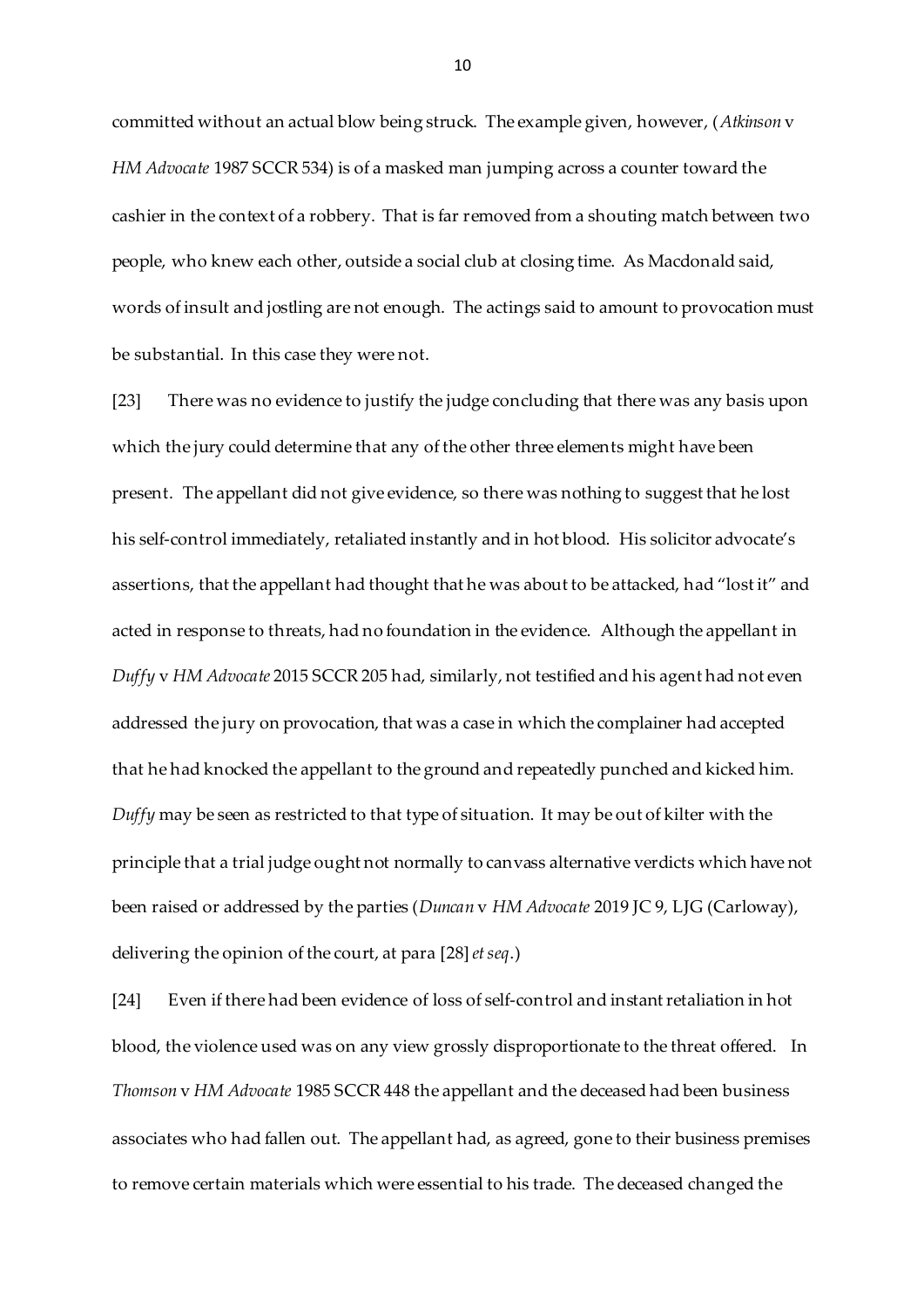locks. The appellant went to the premises to see the deceased, armed with a kitchen knife. The deceased had refused to allow him to remove the items, laughed at him and, when the appellant was about to leave, pulled him back into the office where a scuffle ensued which culminated in the appellant stabbing the deceased. The Lord Justice Clerk (Ross, at 458) said:

"A minor assault of that kind … is clearly insufficient to found a plea of provocation which would palliate the taking of the deceased's life by stabbing. Where the victim has used force, there must be some relation between the force and the violence of the retaliation. In *Smith* v *HM Advocate*, unreported, High Court at Glasgow, February 1952 (see 1952 JC 66), referred to in Gordon: *Criminal Law* (3rd ed) 25.19 and cited in *Drury* v *HM Advocate* 2001 SLT 1013, LJG (Rodger) at para [33] and *Gillon* v *HM Advocate* 2007 JC 24, Lord Osborne, delivering the opinion of the court, at 34), the Lord Justice General (Cooper) told the jury:

'It takes a tremendous amount of provocation to palliate stabbing a man to death. Words, however abusive or insulting are of no avail. A blow with a first is no justification for the use of a lethal weapon. Provocation, in short, must bear a reasonable [relationship] to the resentment which it excites'."

The appellant had gone out armed with a large knife to the Club, which he knew would be frequented by the Bells, including Mr Bell, whom he had previously threatened to kill. On being confronted by the deceased, the appellant deliberately used the knife, which he had concealed, to stab the deceased in a highly vulnerable part of his body simply in answer to a question, albeit aggressively put: "What have you got". No jury could have regarded such a reaction as other than grossly disproportionate.

[25] The appeal is refused.

## **Postscript**

[26] The images of the murder of the deceased as recorded on the mobile phone were horrific; showing in graphic terms the stabbing of the deceased and its fatal aftermath. Great care must be taken by both prosecution and defence when deciding whether it is